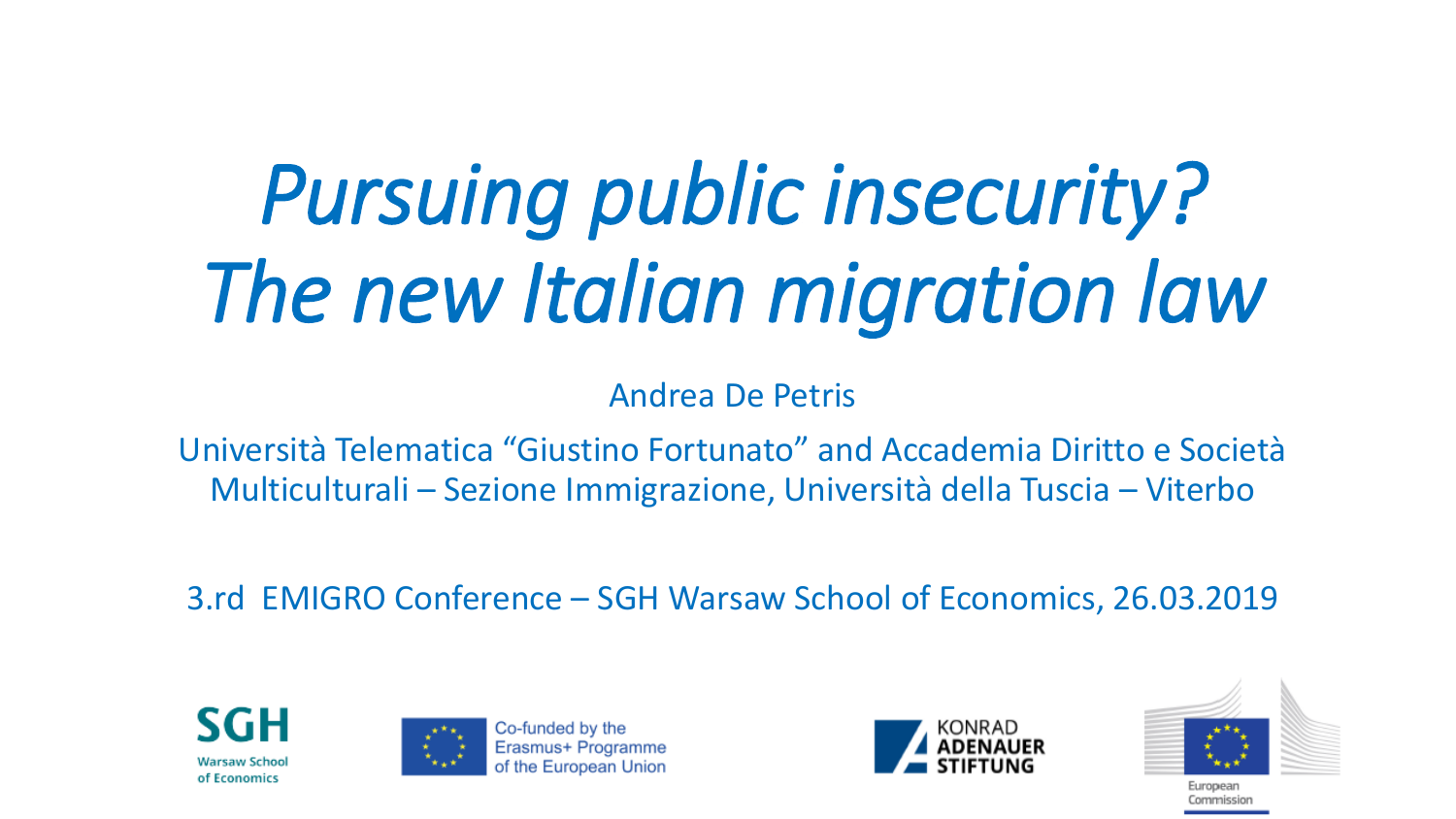#### Aims and Contents of this Presentation

The Decree «Immigration and Safety»: a new approach to an old Matter?

The main elements of the new Decree

Critical Matters

Conclusions: Intentional insecurity?

De Petris – 3.rd EMIGRO Conference, Warsaw 26.03.2019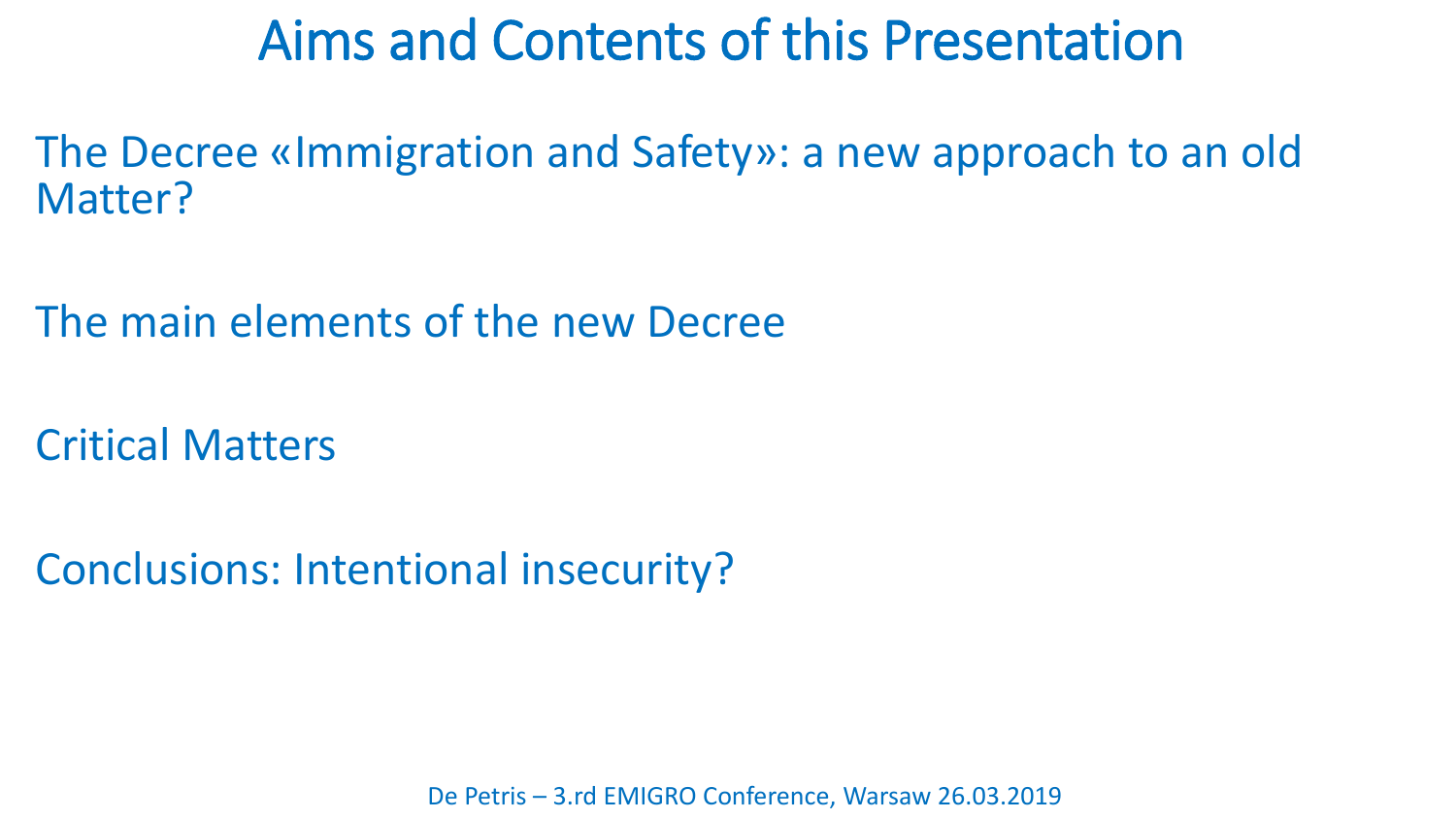## Migrants landed on Italian shores 2017 - 2019



Number of migrants landed from 1 January 2019 to 22 March 2019, compared with the data for the same period of years 2017 (-98,08%) and 2018 (-93,54%). Source: Ministry of Interiors

De Petris – 3.rd EMIGRO Conference, Warsaw 26.03.2019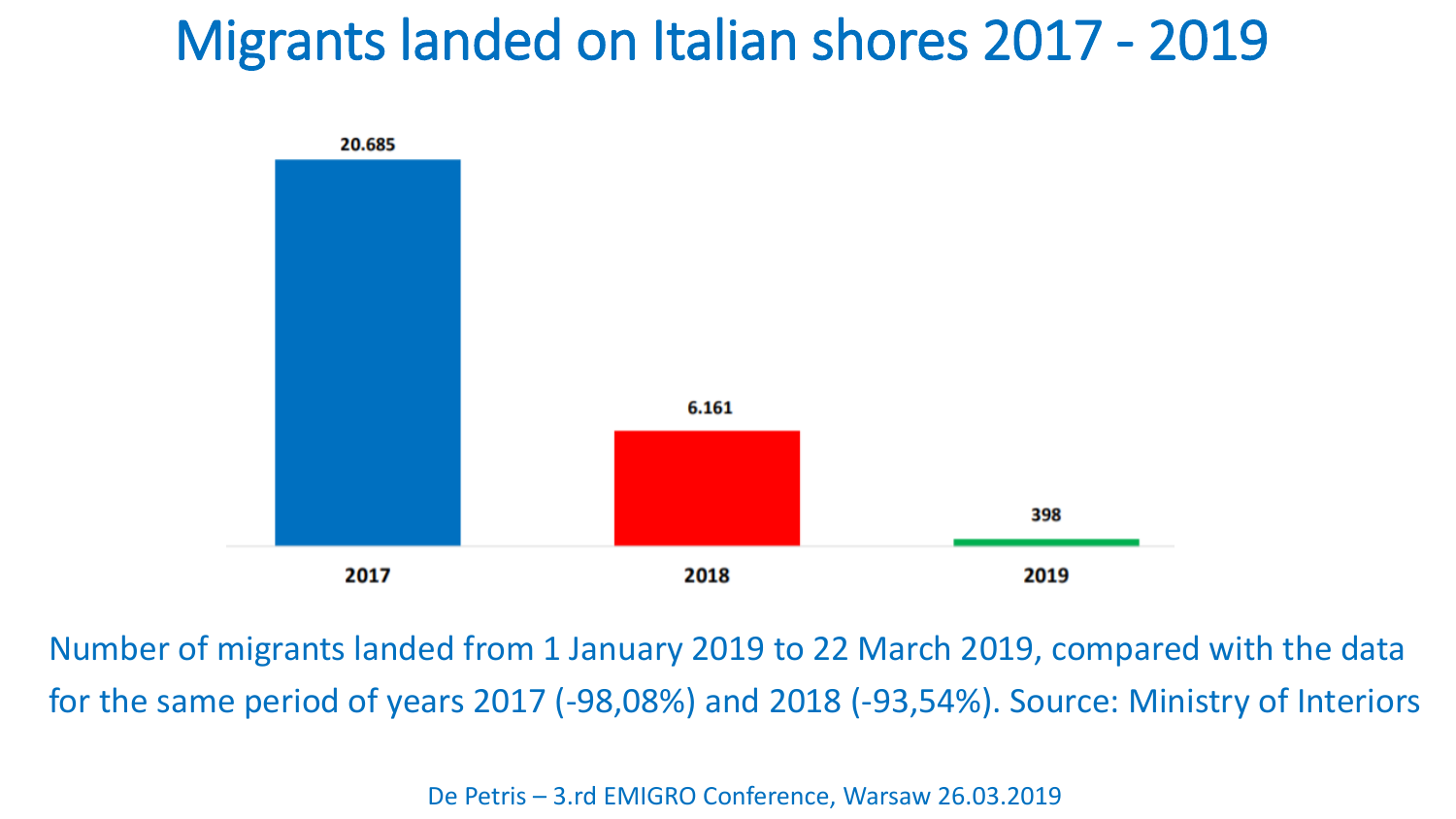# Italian Reception System

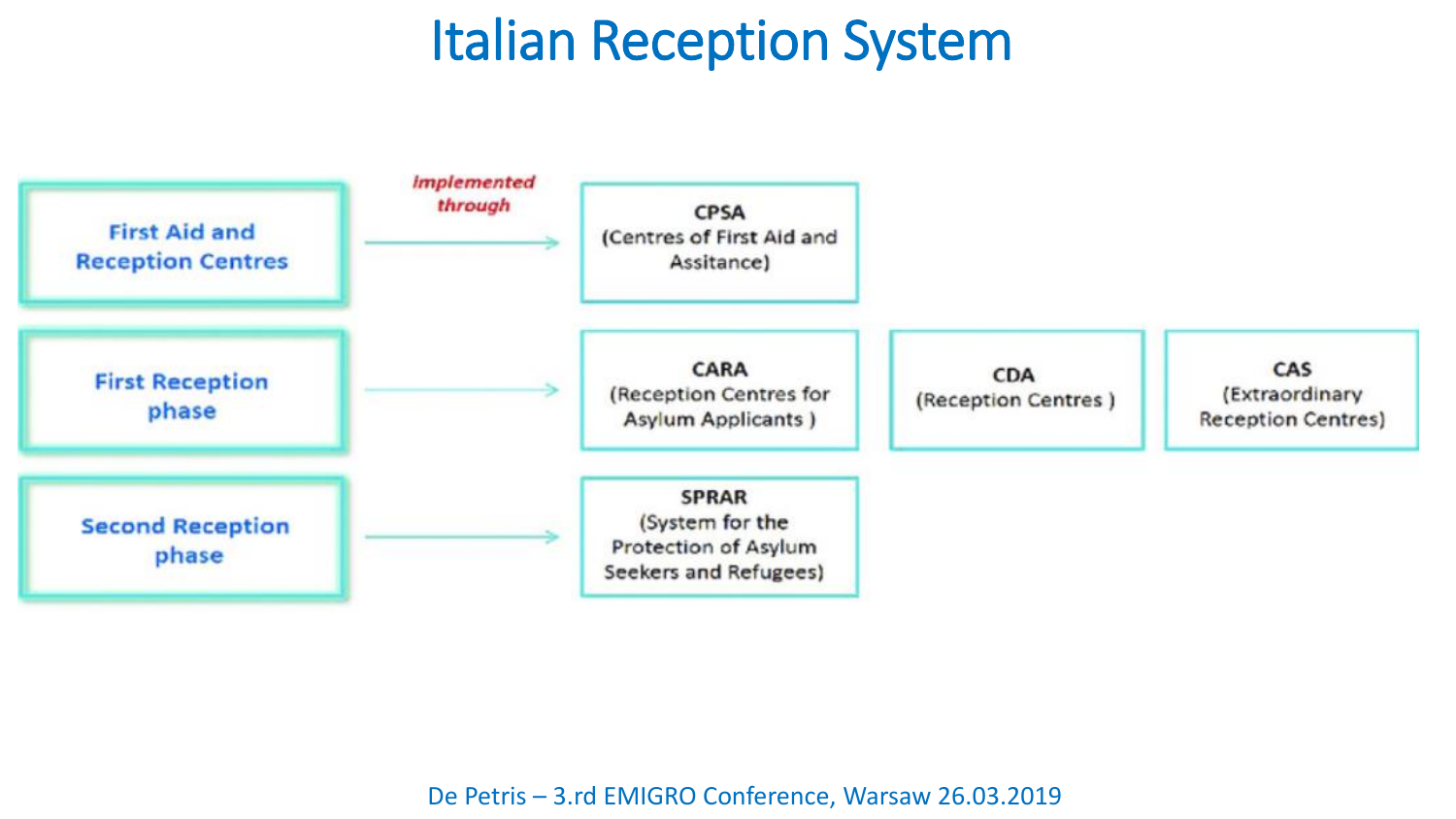## Main Contents of the new Decree

- Abolition of humanitarian protection
- Extension of detention in the CPR (Permanence for Repatriation Centers) from 90 to maximum 180 days
- More funds for forced repatriation, less for voluntary repatriation
- Revocation or denial of international protection (wider list of crimes involving revocation of refugee status or subsidiary protection)
- Accelerated procedure before the territorial commission
- Restriction of the reception system
- Exclusion from the register of asylum seekers
- Withdrawal of citizenship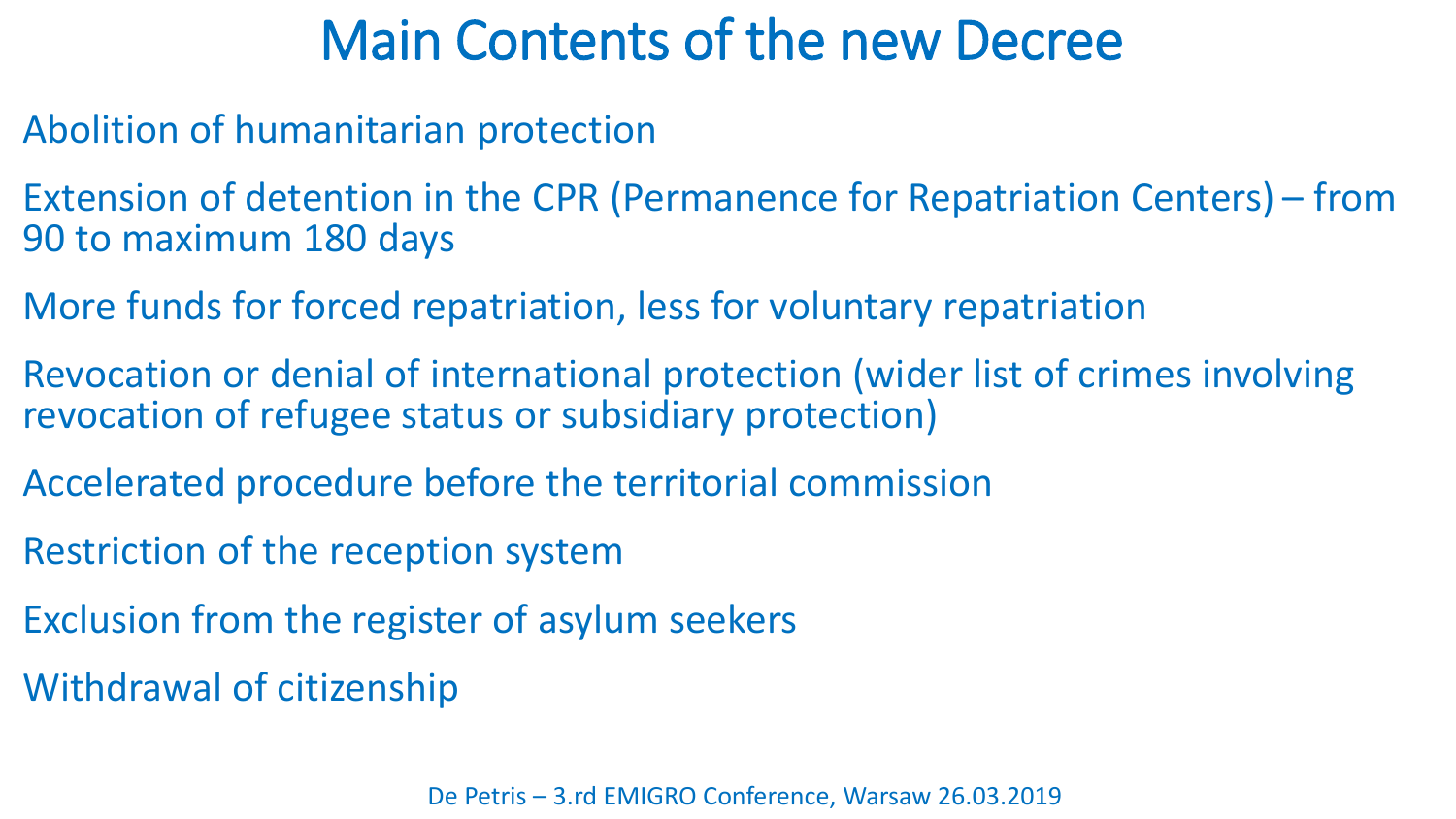#### New illegal citizens in Italy (June 2018 – February 2019)



De Petris – 3.rd EMIGRO Conference, Warsaw 26.03.2019